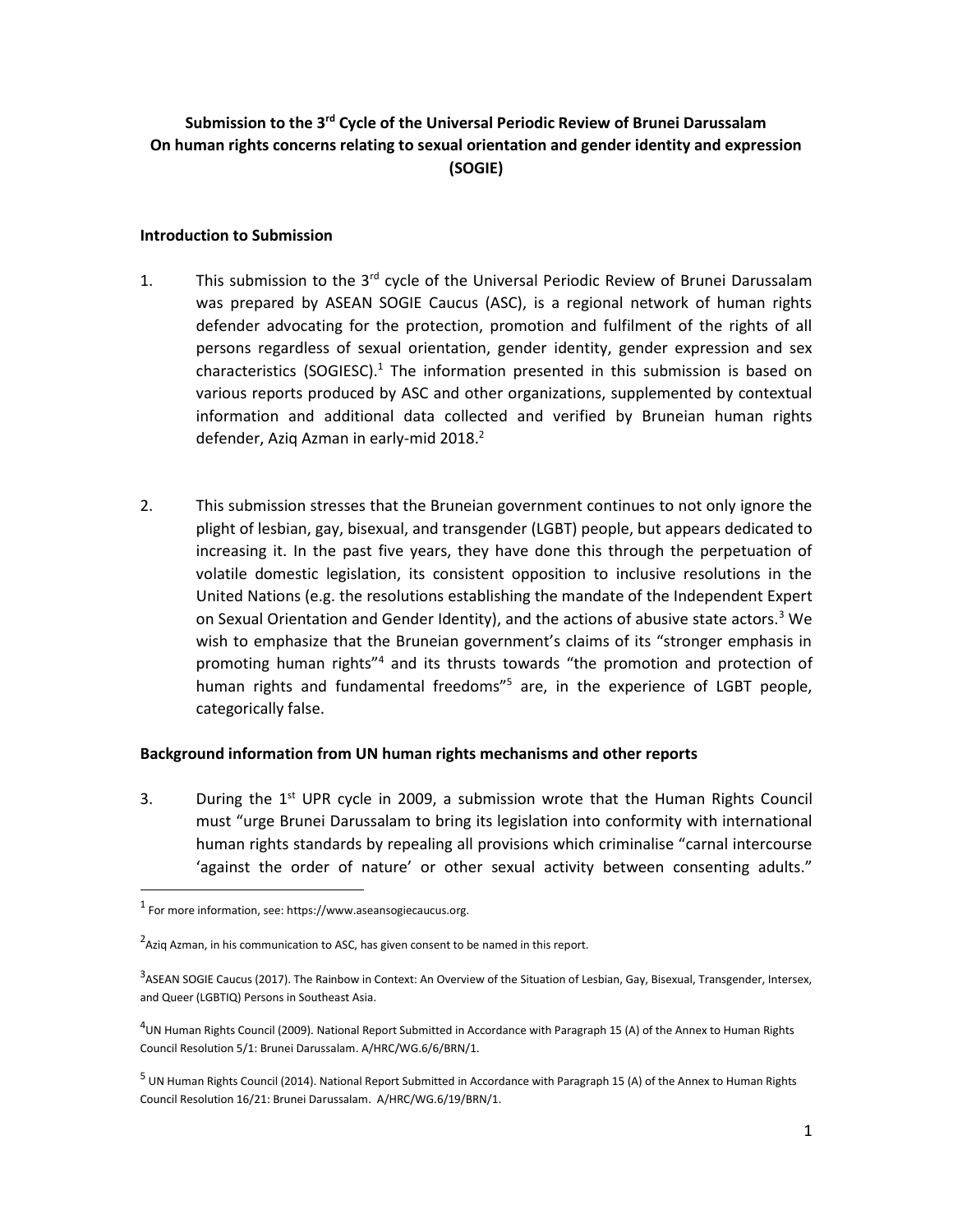Various governments gave recommendations along these lines, specifically asking that Section 377 of the Penal Code be repealed. All recommendations were "Noted" by Brunei Darussalam. Recommendations regarding the criminalization of consensual sexual activity between adults during the  $2<sup>nd</sup>$  UPR cycle in 2014 were similarly "Noted".<sup>6</sup>

- 4. Later on, a shadow report to the Committee on the Elimination of all Forms of Discrimination against Women in 2014 continued to emphasize how such provisions would "disproportionately impact mostly women, LGBT people, and anyone who does not conform to strict norms on gender and sexuality". This report offered examples of how this current criminal climate has been abused by state forces, including scenarios of "military and other security forces demanding sexual favors in exchange for not arresting LBT individuals".<sup>7</sup> And in April 2014, the OHCHR issued a press release regarding the country's revised Penal, expressing in particular that its provisions on death by stoning as the method of execution for cases of sodomy, adultery, and extramarital sexual relations "encourage further violence and discrimination against women and also against people on the basis of sexual orientation."<sup>8</sup>
- 5. As of this writing, Brunei Darussalam continues to criminalize LGBT people and do not appear interested in revoking these laws in the interest of preserving and promoting the human rights of its citizens. Contextually, as phrased in a 2018 review of the UPR cycles of Southeast Asian countries, "it appears that Brunei considers that such reforms [regarding matters of sexuality] would contradict its traditional values, particularly in respect of the family unit."<sup>9</sup> Similarly, we noted in an earlier report that "this denial of LGBTIQ people's human rights is often justified on the grounds of religious beliefs, cultural identity, and defense of sovereignty".<sup>10</sup>

 $\overline{a}$ 

<sup>&</sup>lt;sup>6</sup>ASEAN SOGIE Caucus (2017). Civil society engagement with the UN human rights mechanisms on sexual orientation, gender identity & expression, and sex characteristics (SOGIESC) in Southeast Asia: BRUNEI DARUSSALAM.

<sup>&</sup>lt;sup>7</sup>ASEAN SOGIE Caucus (2017). Policy Brief on the Convention on the Elimination of All Forms of Discrimination Against Women (CEDAW) and Sexual Orientation, Gender Identity and Expression, and Sex Characteristics (SOGIESC) in Southeast Asia.

<sup>&</sup>lt;sup>8</sup> ASEAN SOGIE Caucus (2017). Civil society engagement with the UN human rights mechanisms on sexual orientation, gender identity & expression, and sex characteristics (SOGIESC) in Southeast Asia: BRUNEI DARUSSALAM.

<sup>&</sup>lt;sup>9</sup>Destination Justice (2018). Revealing the Rainbow: The Human Rights Situation of Southeast Asia's LGBTIQ Communities and Their Defenders.

<sup>&</sup>lt;sup>10</sup> ASEAN SOGIE Caucus (2017). The Rainbow in Context: An Overview of the Situation of Lesbian, Gay, Bisexual, Transgender, Intersex, and Queer (LGBTIQ) Persons in Southeast Asia.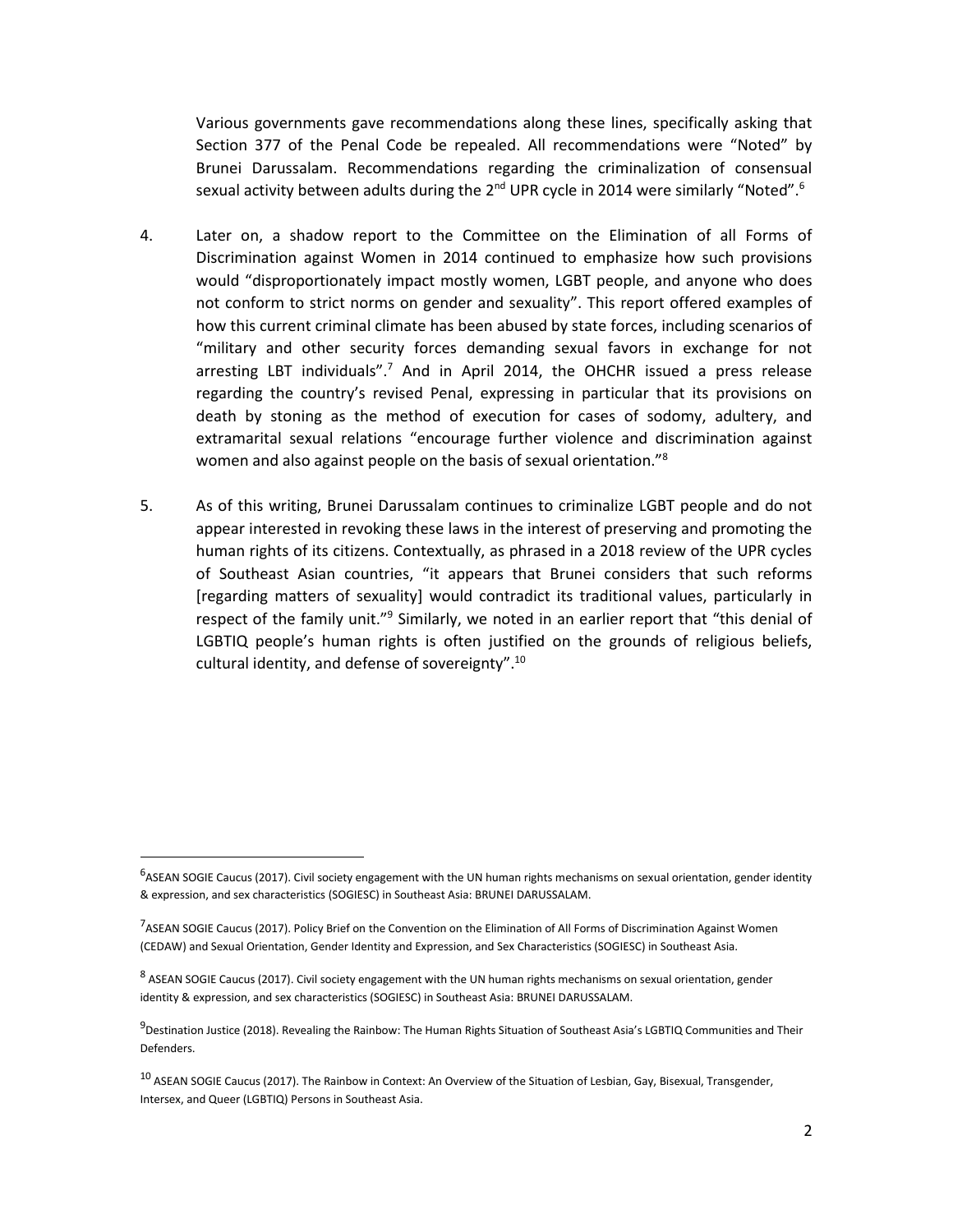#### **Documented reports of violence and discrimination perpetuated by the Bruneian State**

- 6. The following cases documented in various platforms are not exhaustive, as anecdotal evidence from other sources indicate that a widespread fear of political and social persecution within the country have kept many LGBT people from coming forward to report cases of violence and discrimination both perpetuated by Bruneian citizens and encouraged by the Bruneian state. The following serve to illustrate the continued denial of Brunei Darussalam to respect and protect LGBT people within its borders.
- 7. It was reported that a person named Roslani Hj Metasan was arrested in the evening of 17 October 2014 for wearing women's clothes and "improper conduct", violating Section 198 (1) of the *Syariah* Penal Code of 2013.<sup>11</sup> The arrest took place within the context of joint operation "*Sepadu Cegah Jenayah*", launched that year by the religious enforcement officers and the Royal Brunei Police Force (RBPF). The prosecutor who handled the case said to the media: "[i]f this is not dealt with, it can lead to the spread of social disorder such as homosexuality, free sexual relations, drug abuse and so on<sup>".12</sup> Such statement reflects social stigma towards transgender persons, i.e. associating gender non-conformity with "drug abuse", and reflects a lack of understanding of differences between one's sexual orientation and gender identity.
- 8. In 2015, following his criticisms online related to the anti-LGBT policies of the Sultan , Aziq Azman was barred from travel outside the country and was investigated by Brunei's Keselamatan Dalam Negara (Homeland Security Ministry), after which the matter was resolved and he was allowed to travel. In 2017, the Ministry of Religious Affairs reopened the case and Aziq Azman was formally charged with "contempt of Syariah Justice" and "opposition of the Sultan's Titah (Speech)" under the Syariah Court. Debating that the case was settled with Homeland Security, the charges were formally filed into the Syariah Court system and his passport was blacklisted and banned from travel outside of the country again. The presiding judge then offered an out-of-court settlement that the defendant attend religious counseling, and having completed said counseling was told after the last session on the 28th of April 2018 that his case would be reviewed in two weeks time. As of July 2018, the defendant's remains being banned from his right to travel, and has been told to not contact the prosecutors and to "hold patience".<sup>13</sup>

l

 $11$  Ak Md Khairuddin Pg Harun (11 March 2015). "Brunei Civil Servant Fined \$1,000 for Cross-dressing". Brunei Times. Retrieved fro[m https://btarchive.org/news/national/2015/03/11/bruneian-civil-servant-fined-1-000-cross-dressing.](https://btarchive.org/news/national/2015/03/11/bruneian-civil-servant-fined-1-000-cross-dressing)

<sup>&</sup>lt;sup>12</sup> Ak Md Khairuddin Pg Harun (11 March 2015). "Brunei Civil Servant Fined \$1,000 for Cross-dressing". Brunei Times. Retrieved fro[m https://btarchive.org/news/national/2015/03/11/bruneian-civil-servant-fined-1-000-cross-dressing](https://btarchive.org/news/national/2015/03/11/bruneian-civil-servant-fined-1-000-cross-dressing); "Crossdresser detained in 'Sepadu Cegah Jenaya'" (August 16, 2016). Brudirect.com. Retrieved from http://www.brudirect.com/news.php?id=11708.

<sup>&</sup>lt;sup>13</sup> Based on the report by Aziq Azman to ASEAN SOGIE Caucus received on 2 July 2018. The case is also described in other reports, such as in: Destination Justice (2018). Revealing the Rainbow: The Human Rights Situation of Southeast Asia's LGBTIQ Communities and Their Defenders.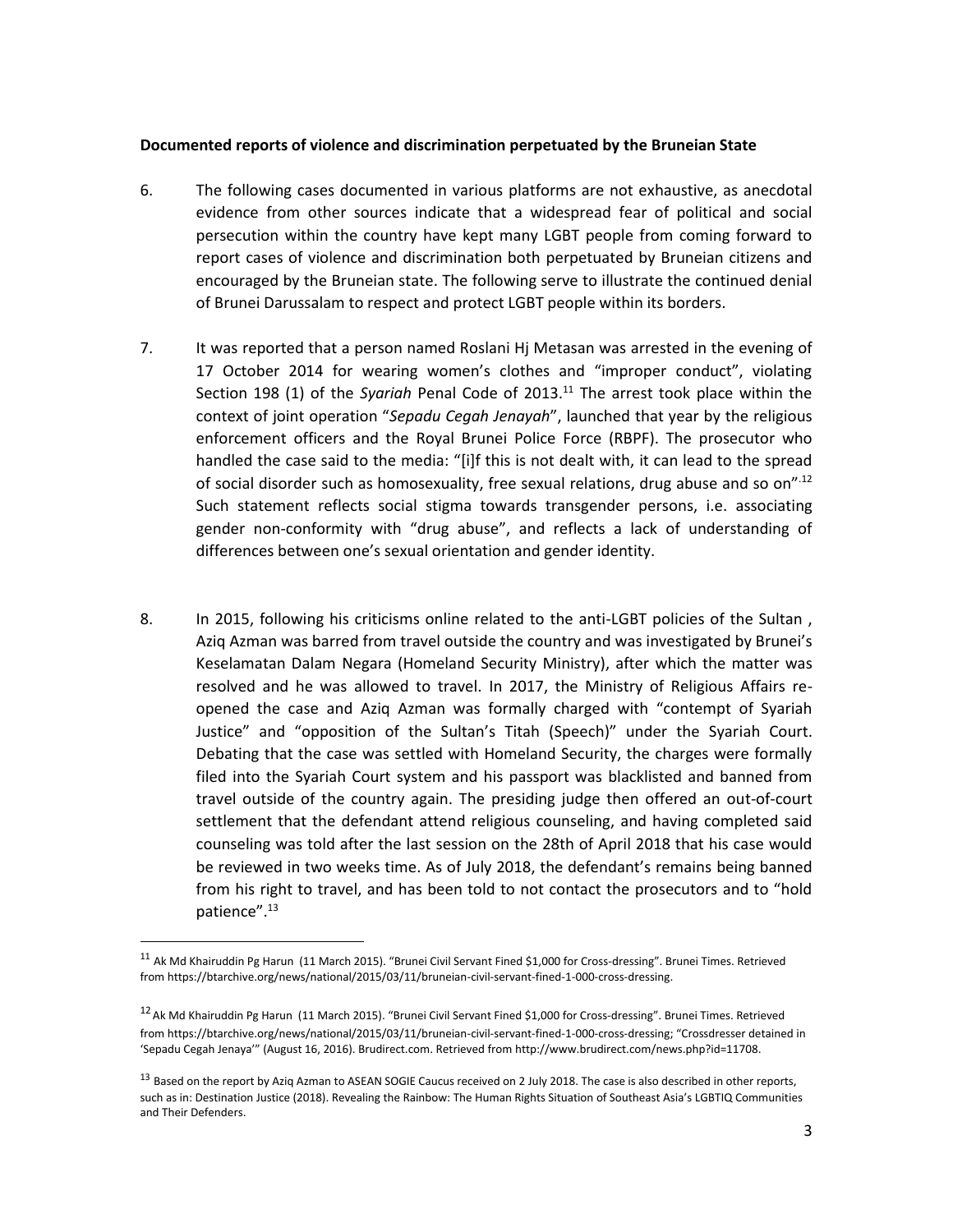- 9. In June 2018, it was reported to ASC that a young gay man was drugged and brutally raped by multiple local men, and out of fear of both ridicule and being penalized for homosexuality, refused to report the case to a court of law. Refusing to be named, the victim stood firm in the belief that such a system would offer no protection and only further victimize him and others like him. As of this writing, the victim has declined further attempts to contact him for fear of his safety.<sup>14</sup>
- 10. In an on-line survey, apprehensions among LGBT youth in Brunei to report cases of violence and discrimination was found. Factors include feelings of apathy and fear of authorities. Reasons included feelings of "apathy" and fear of authorities. One respondent said: "I think Brunei should follow their own laws, understand that Brunei is trying to be an Islamic country. Those who protest or do not support, they are free to leave the country, why bother complaining when there's more things to do outside?"<sup>15</sup>

### **Conclusions and Recommendations**

- 10. To reiterate, we consider Brunei Darussalam's dismal human rights record with regards to LGBT people and the government's continued amplification of those practices that contribute to this plight to be deeply disturbing. To probe on these issues further, we recommend to the Human Rights Council to propose the following **Advanced Questions**:
	- 10.1.How will the Bruneian government, through its current work with its inter-agency consultative mechanisms (e.g. The National Council on Social Issues), act towards the promotion and protection of its citizens of diverse sexual orientations and gender identities?
	- 10.2.What was the work of the "Special Committee on Immoral Behavior", as reported by the Bruneian government during the 2<sup>nd</sup> UPR cycle, and how has it ensured that its work does not infringe on the rights of persons of diverse sexual orientations and gender identities?
	- 10.3.How will the Bruneian government act on cases wherein feedback and criticism of state policies regarding treatment of LGBT people is used as the basis to harass and silence citizen through the use of vague laws (e.g. "contempt of Syariah Justice") and other methods?

l

<sup>&</sup>lt;sup>14</sup> Based on the provided by Aziq Azman to ASEAN SOGIE Caucus, received on 2 July 2018.

<sup>&</sup>lt;sup>15</sup>Results of an on-line survey conducted by Aziq Azman to obtain views from LGBT youth. Due to security reasons, face to face data gathering was not possible. The survey took place from 1 April 2018 to 30 May 2018.